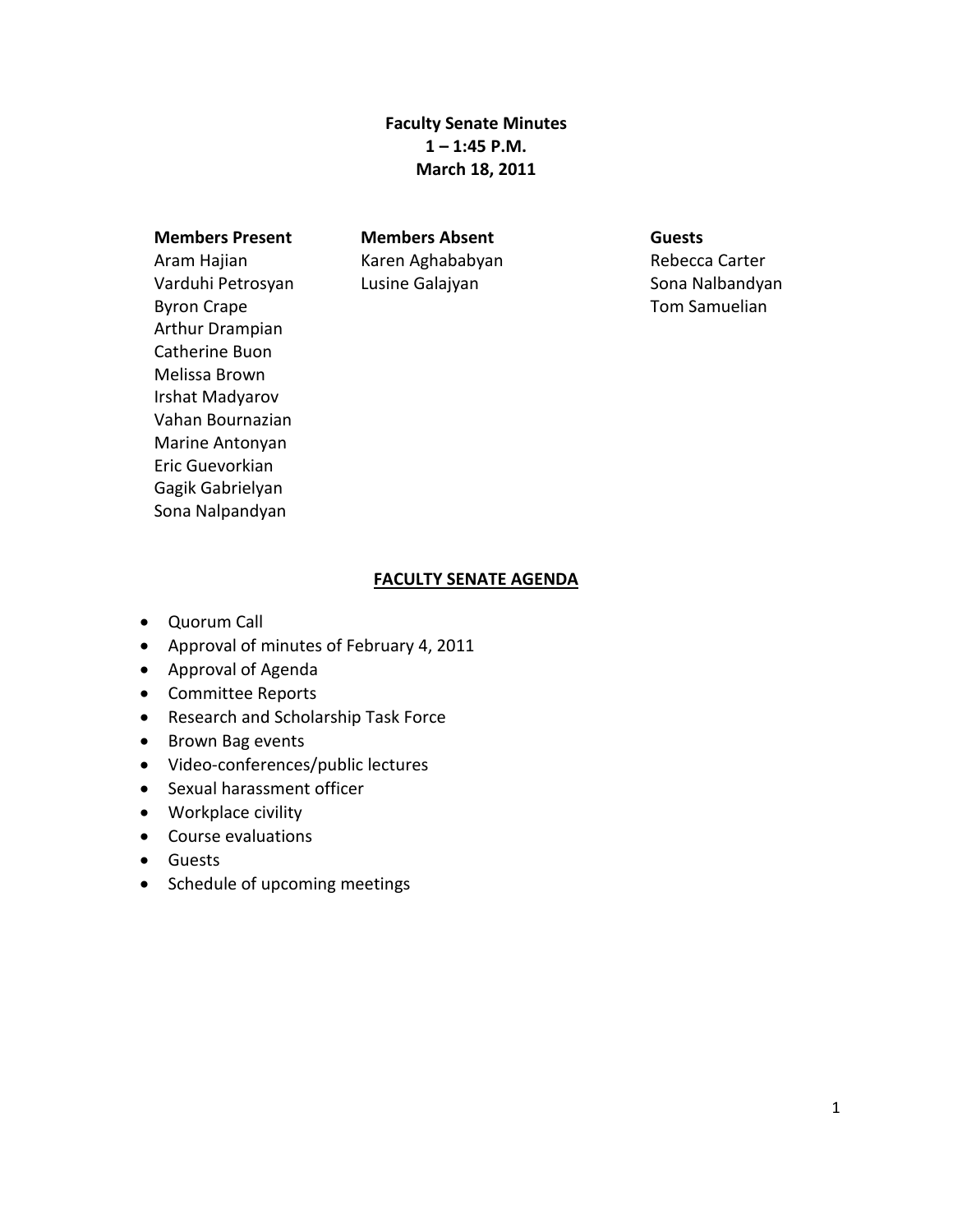# **MINUTES**

### • **Quorum Call** Quorum present

- **Approval of February 4, 2011 minutes**
- Approval of February 4, 2011 minutes The minutes of February 4, 2011 were read and approved.

# • **Research and Scholarship Task Force**

As part of the reaccreditation process, AUA has chosen a theme on research and scholarship. This definition has been expanding lately in US universities to include a larger spectrum of activities, e.g. scholarship of integration of disciplines, scholarship of application, scholarship of teaching, etc. Our definition should consider AUA mission, context, impact, teaching, retention and promotion decisions. **The RSTF is currently preparing a report to be presented at an upcoming meeting.**

# • **Committee Reports**

Executive Committee

EC met and discussed responsibilities of the EC committee members and future plans.

#### Curriculum Committee

- o CC has approved a few documents/proposals: SBM and DEP proposals on their curriculum changes
- o Student learning sub-committee (SLS)
	- o This is a new sub-committee to institutionalize the efforts to ensure student learning effort.
	- $\circ$  SLS put together a report with strengths and weakness of student learning. Some findings include: better monitoring of student learning across department, more effort needed to close the loop and explicitly state methodology decisions; need for training of faculty on student assessment: **in-house expertise and invited external trainer (tentatively Fall 2011)**

### Ethics and Grievance Committee

- o No grievances reported. Procedural regulations are now up online.
- o Effort should be made to make these procedures transparent and accessible, but we should also minimize the potential for abuse of these policies.

#### Committee on Extension Programs

No new requests for course review from the Extension Program